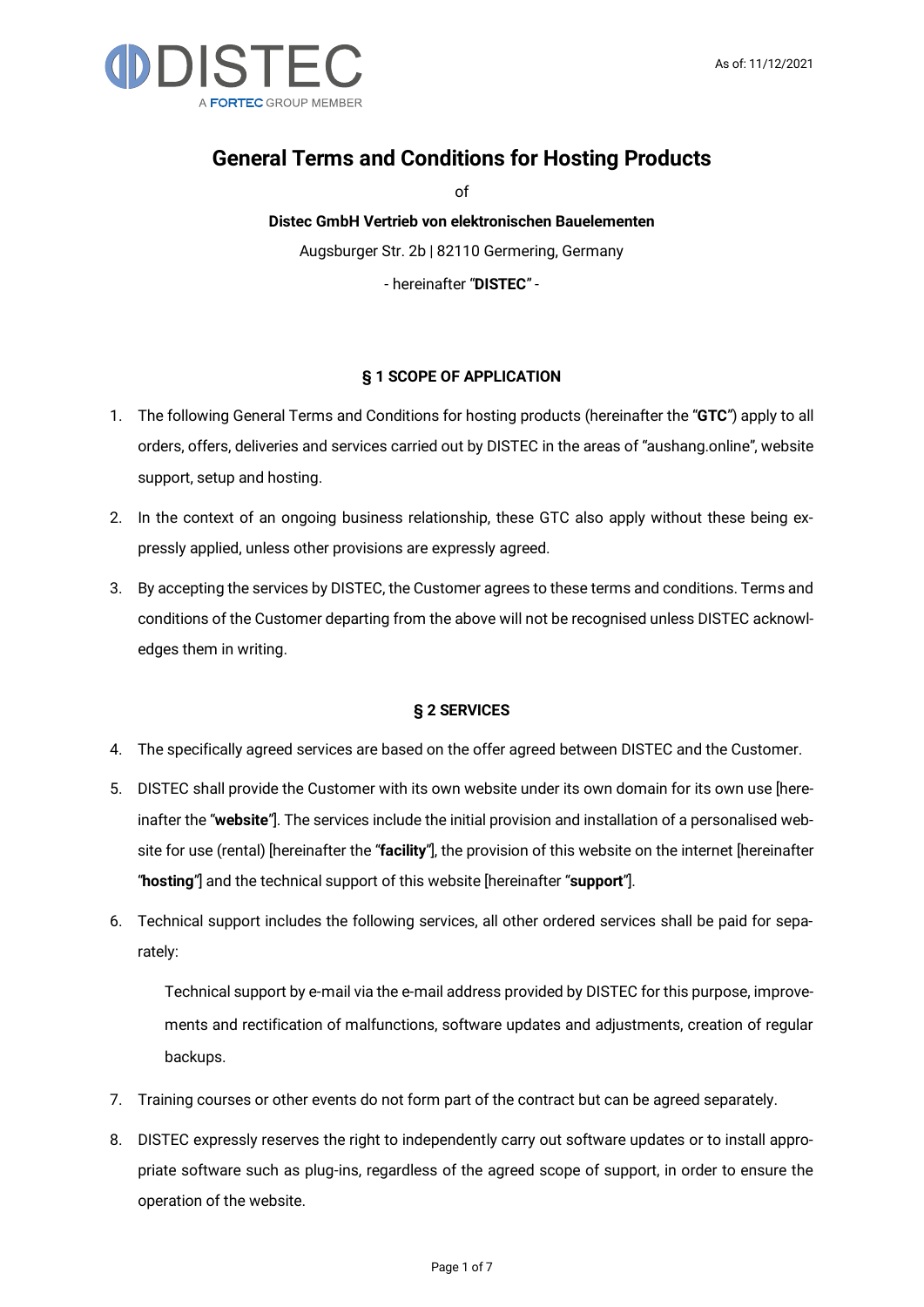

## § 3 START OF CONTRACT | CONTRACTUAL TERM | END OF CONTRACT

- 1. The contract establishing the Customer relationship is concluded as soon as DISTEC confirms the Customer's order.
- 2. The minimum contract period always ends at the end of a calendar month regardless of the start of the contract. Thus, the minimum contract term can be more than a full calendar year.
- 3. Unless otherwise agreed, the minimum contract period shall be one calendar year in accordance with paragraph 2 and the period for ordinary termination for both parties is one month to the end of the contract period. If no notice of termination is issued and nothing to the contrary has been agreed, the contract shall be extended for a further calendar year.
- 4. The right of both parties to extraordinary termination for good cause remains unaffected.
- 5. Regardless of the type of termination, this must be effected in writing.
- 6. If the contract has been terminated, DISTEC will provide the Customer with the data aggregated on the website at the end of the contract. At the end of the contract, the Customer shall lose its access to the website, which will be deleted at the end of the contract.

# § 4 REMUNERATION | TERMS OF PAYMENT | LATE PAYMENT

- 1. The Customer pays a one-time provision fee for the initial provision of the website and a rental fee for use over the term of the contract, which is based on the offer price.
- 2. For the hosting and technical support of the website, the Customer shall pay a one-off sum over the respective entire contract period, the amount of which is based on the respective offer.
- 3. Invoices shall be sent electronically to the email address provided by the Customer.
- 4. The Customer is in default even without a reminder if it does not pay within ten days of receipt of the invoice.
- 5. In the event of default in payment, the Customer shall incur additional interest of 12% p.a. from the due date. The Customer is permitted to prove that no or a significantly lower interest loss has arisen.
- 6. DISTEC is entitled to suspend its support and hosting services if the Customer is in default of payment for more than 30 days. Regardless of this suspension, the Customer is obliged to make further payments. This refusal of performance resulting from a default in payment does not constitute a reason for termination for the Customer.
- 7. The Customer can only offset against claims of DISTEC with undisputed or legally established counterclaims.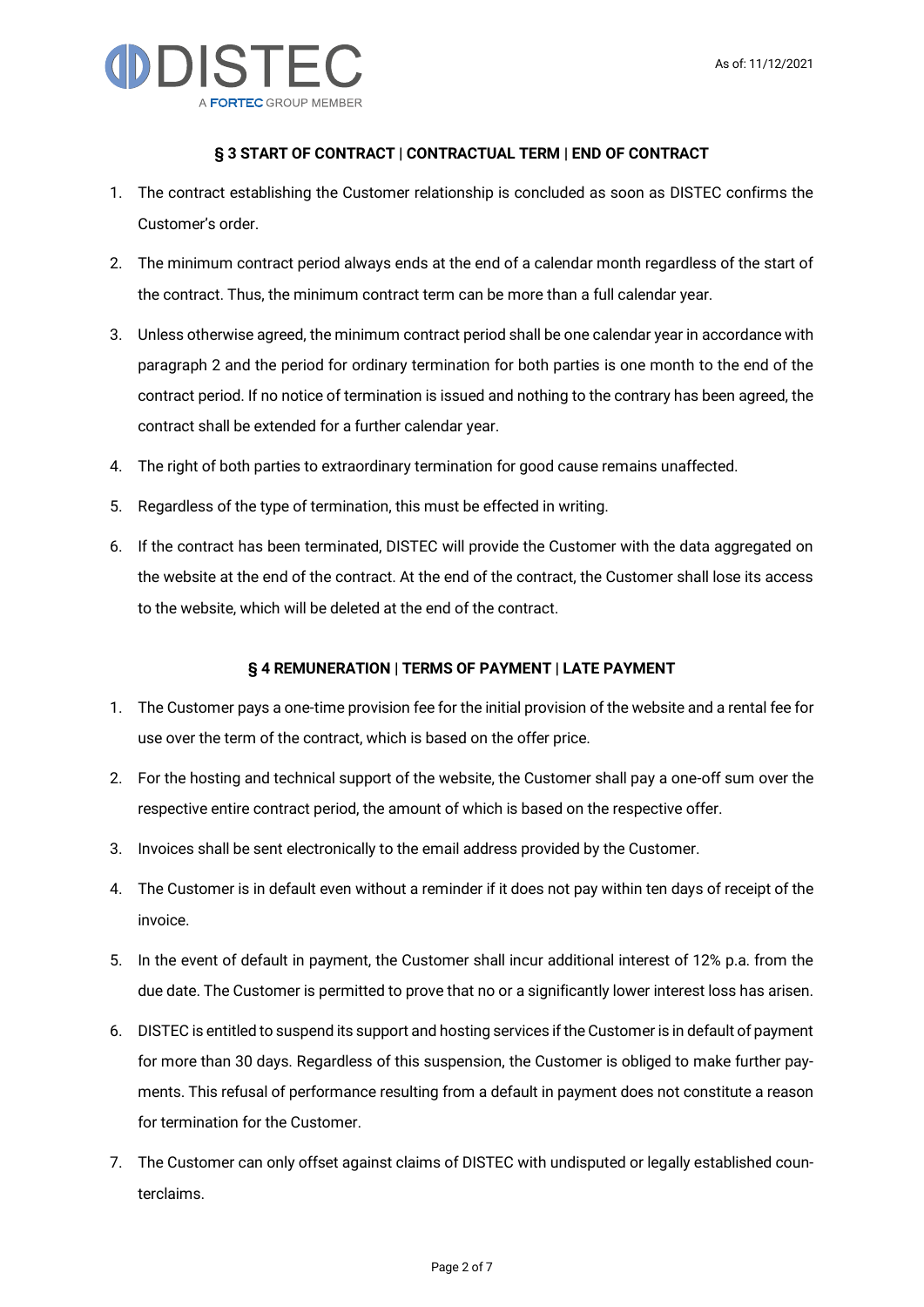

#### § 5 OBLIGATIONS OF THE CUSTOMER | ACCEPTANCE

- 1. The Customer undertakes to regularly change passwords received from DISTEC for the purpose of access to the services of the latter, to keep them strictly confidential and to protect them from access by third parties. The Customer shall inform DISTEC immediately as soon as it becomes aware that a password is known to unauthorised third parties.
- 2. The Customer undertakes to actively participate in setting up/providing the website. In particular, the Customer shall provide DISTEC with all necessary information, documents, graphics and data records of any kind upon request without undue delay.
- 3. The Customer is solely responsible for all content that it saves or posts for retrieval on the website. DISTEC does not examine the content for possible legal or contractual violations. As part of its obligation to comply with the legal and contractual regulations, the Customer is also responsible for the behaviour of third parties that act on its behalf, in particular those of vicarious agents. This also applies to other third parties that are facilitated in a violation of the law through its behaviour.
- 4. When using its website, the Customer undertakes to refrain from using technologies that impair the integrity, security and availability of the networks, servers and software provided by DISTEC. DISTEC reserves the right to exclude the website with these technologies from access by third parties or by the Customer itself until the technologies have been eliminated/deactivated.
- 5. In addition, the Customer will sufficiently and comprehensibly document malfunctions (detailed description of the effects and the time of the malfunction, creation of screenshots, time log) and forward them to DISTEC.
- 6. The Customer is not permitted to sublet services.

#### § 6 DOMAINS

- 1. In the procurement and/or maintenance of domains, DISTEC only acts as an intermediary in the relationship between the Customer and the respective organisation for domain allocation. DISTEC has no influence on the domain allocation. DISTEC cannot guarantee that the domain applied for on behalf of the Customer will be assigned at all and/or that the assigned domains will be free of third party rights or that they will be permanently available.
- 2. The Customer warrants to DISTEC that the domain requested by it does not infringe any third party rights, in particular with regard to industrial property rights. The Customer is therefore obliged to examine this for any legal infringement (e.g. by inspecting the registers at the German Patent and Trademark Office and the Chamber of Industry and Commerce or via a commercial research service).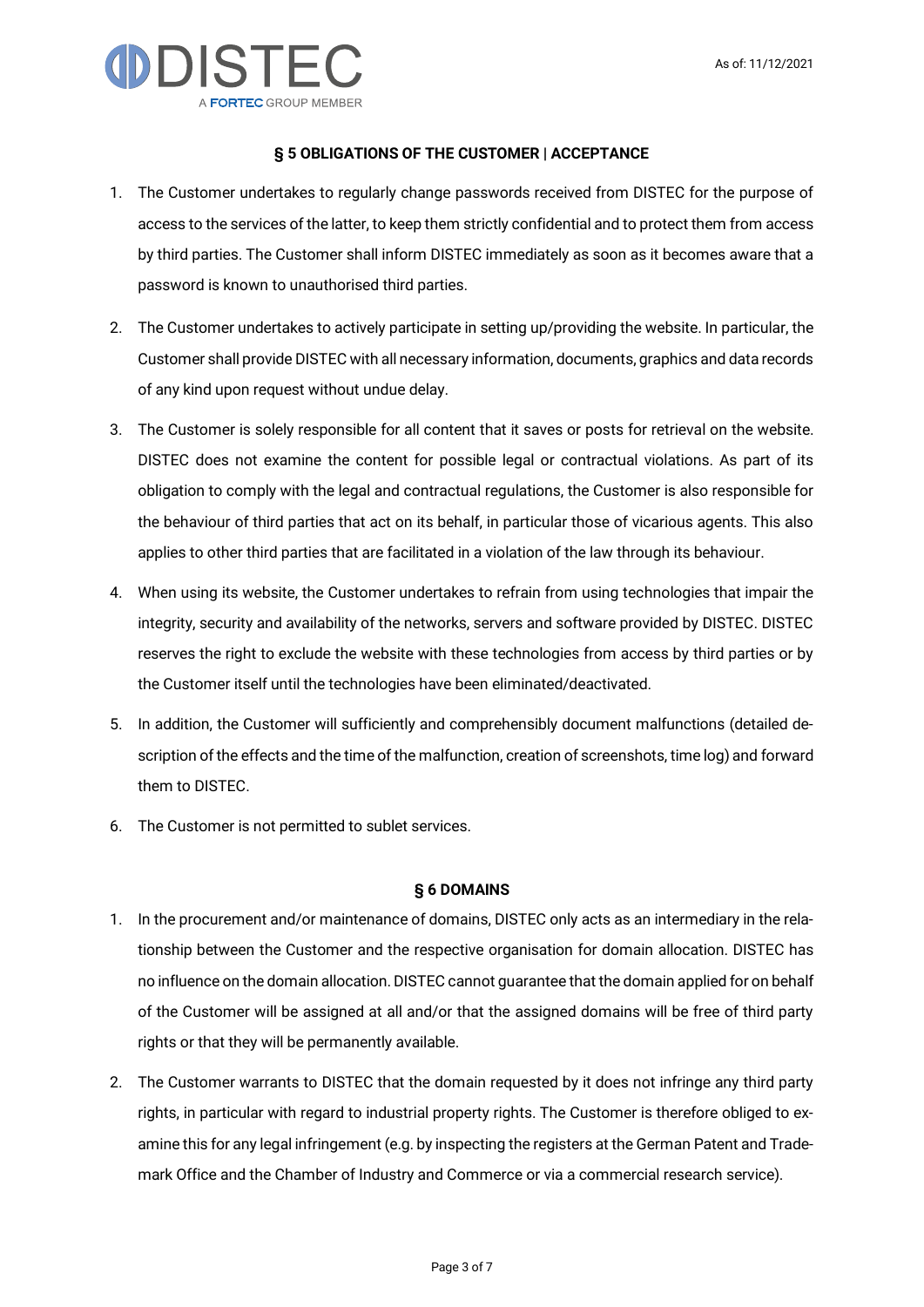

- 3. If the Customer cannot obtain an acceptable domain, DISTEC shall offer the Customer the creation of a subdomain on a DISTEC domain. Paragraph 2 applies accordingly.
- 4. When procuring and/or maintaining SSL certificates, DISTEC only acts as an intermediary in the relationship between the Customer and the respective certificate issuer. DISTEC has no influence on the issuing of the certificate. DISTEC cannot guarantee that the certificates applied for on behalf of the Customer will be issued at all or that they will be permanently valid.

# § 7 BACKUPS (SUPPORT SERVICES)

- 1. If agreed, DISTEC will regularly create backups of the website for the Customer.
- 2. DISTEC will also carry out a full backup of the website at greater intervals at its own discretion. Performance of this full backup will overwrite the existing full backup.
- 3. The restoration of backups due to a problem caused by the Customer is not part of the service provided by DISTEC and must be commissioned separately by the Customer.

# § 8 REPAIRS | FUNCTIONAL FAULTS

- 1. DISTEC will rectify any malfunctions reported by the Customer on the website within a reasonable period of time. In this regard DISTEC is particularly dependent on the cooperation of the Customer according to §5.
- 2. A malfunction to be eliminated within the scope of the contractual relationship is present if the website cannot be accessed in whole or in part when used in accordance with the contract, if essential functions of the website are not functional or essential graphic elements show malfunctions and if this has more than just an insignificant effect on the suitability of the website for the contractual use.
- 3. The methods of eliminating the malfunction at the discretion of DISTEC are as follows:
	- a. by installing software (bugfixes, patches, updates, etc.),
	- b. by providing a new, enhanced version of software or components of the website with which the malfunction no longer occurs,
	- c. individual rectification of the fault by accessing the web server or
	- d. instructions for the Customer that enable the malfunction to be circumvented or eliminated (workarounds).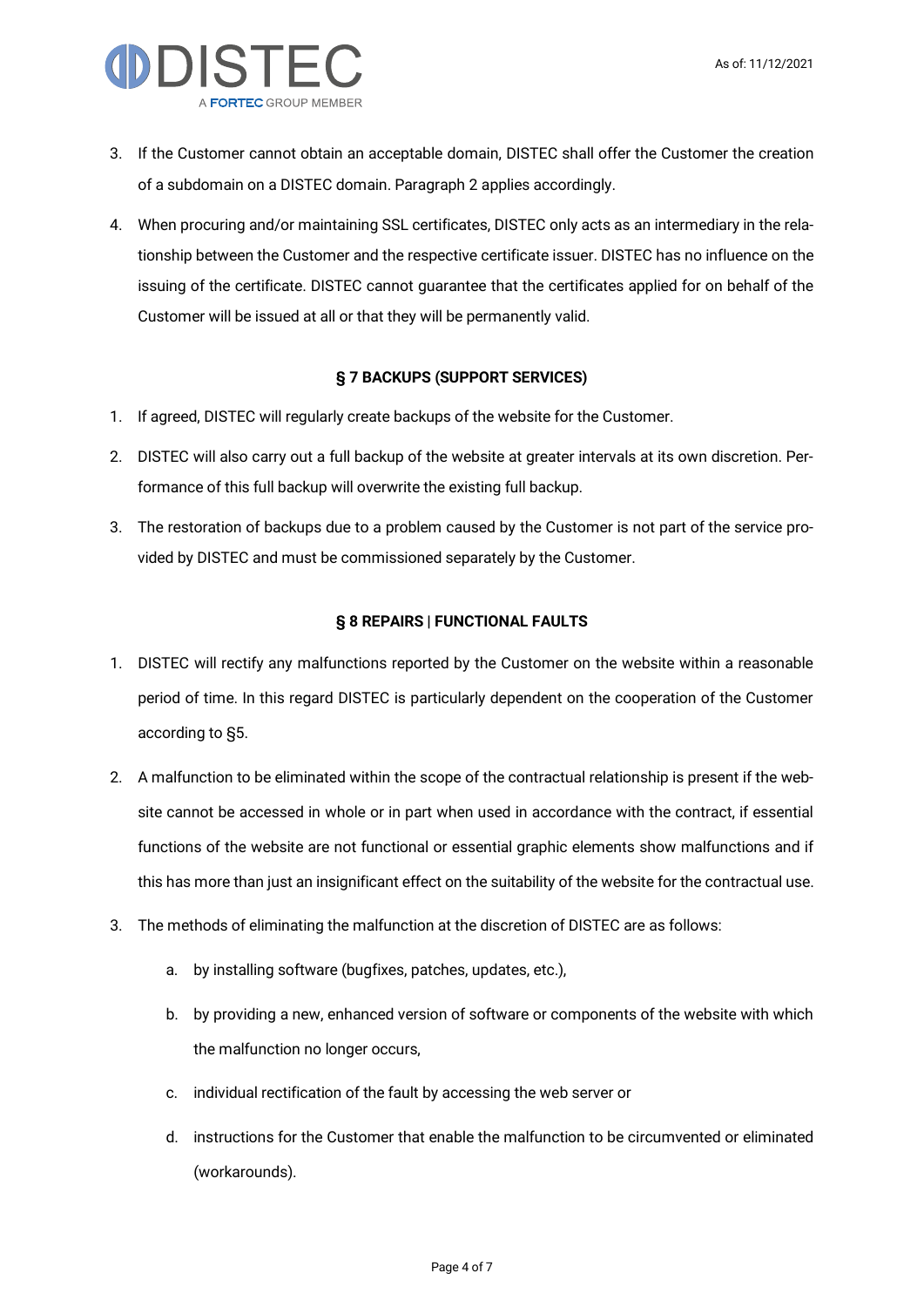

- 4. DISTEC can restrict access to the services in the event of maintenance work or if there are any dangers to safety.
- 5. The limitation period for claims for defects is one year. With regard to the start of the limitation period, the statutory rules apply, except in the case of fraudulent concealment or gross negligence of a defect by DISTEC as well as in the case of damage to life, limb and health caused by a defect and in the case of a quality guarantee.
- 6. DISTEC explicitly points out that, according to the current state of technology, it is not possible to create software or a website in such a way that these function error-free in all application combinations or can be protected against any manipulation by third parties. In addition, DISTEC does not guarantee that the software used or provided by third parties will meet the Customer's requirements, that it will be suitable for certain applications, and that it is free from crashes, errors and malware. DISTEC only guarantees to the Customer that the software used or provided by third parties at the time of release, under normal operating conditions and with normal maintenance functions essentially in accordance with the third party service description and that DISTEC will not take any deliberate measures to limit this to the detriment of the Customer. In particular, DISTEC does not accept any liability for subsequent malfunctions in the corresponding software due to changes or updates from third-party providers.

## § 9 COPYRIGHTS | OFFENSIVE CONTENT

- 1. The Customer expressly warrants that the provision and publication of the content of the website used by it does not violate German or other relevant national and international law, in particular copyright, trademark, name, data protection and competition law. DISTEC reserves the right to temporarily block content that it considers questionable in this regard. The same applies if DISTEC is requested by a third party to change or delete content on the website because it allegedly violates third-party rights.
- 2. In the event that the Customer provides evidence that no violation of third-party rights or any other legal violation is to be feared, DISTEC will make the website available again.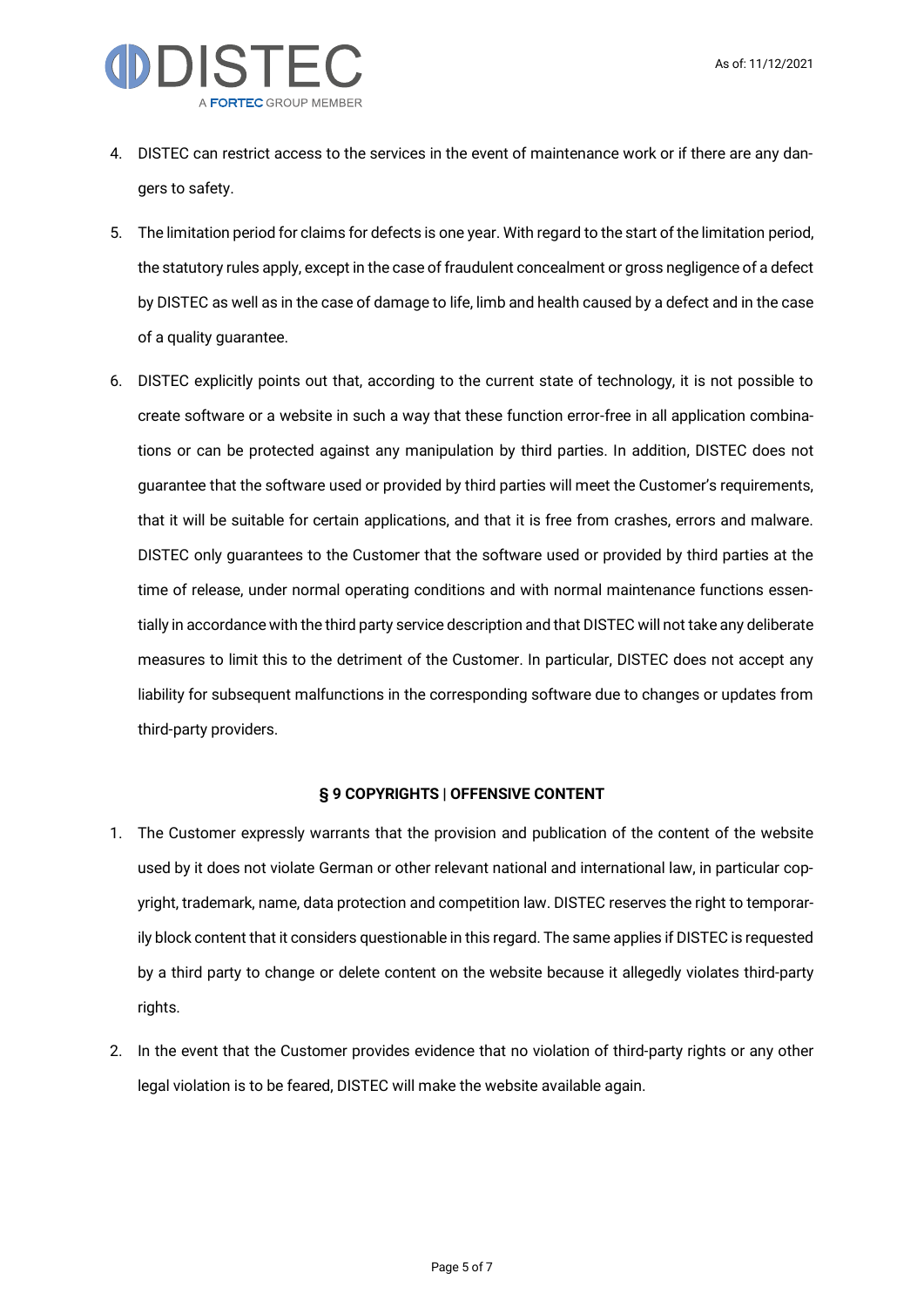

#### § 10 BLOCKING (HOSTING)

- 1. DISTEC will only make use of the technical possibility of blocking the Customer's access to the provided services in the necessary exceptional cases mentioned and will always take the Customer's legitimate interests into account. If DISTEC applies a block, DISTEC may be entitled to block all contractual services. The choice of the blocking measure is at the discretion of DISTEC.
- 2. DISTEC fulfils its notification obligations to prepare or indemnify against and carry out the block if it sends the respective notifications by email to the email address given by the Customer. It is the Customer's duty to ensure that the email address that it has specified can be accessed.

#### § 11 LIABILITY

- 1. DISTEC is only liable for itself and its vicarious agents in the event of wilful intent and gross negligence for the breach of obligations that are not directly related to essential contractual obligations. Essential contractual obligations are those obligations, the fulfilment of which makes the proper execution of the contract possible in the first place and on whose compliance the Customer can regularly rely or the violation of which restricts the Customer's rights that are granted to the latter under this contract according to its content and purpose. In this case, however, the claim for damages is limited to the foreseeable, contract-typical damage. The limitations of liability do not apply in the event of injury to life, body and/or health and in the event of liability under the Product Liability Act (ProdHaftG).
- 2. If the Customer is a merchant, legal entity under public law or a special fund under public law, the liability is limited to the sum of the total payments of the last two calendar years from the specific contractual relationship between the Customer and DISTEC, except in the case of intent and gross negligence.
- 3. In addition, DISTEC is not liable for profits forgone, lack of savings, damage from claims by third parties and other direct damage.

#### § 12 INDEMNIFICATION

The Customer shall indemnify DISTEC from any internal claims by third parties that are based on illegal or infringing actions by the Customer or errors in the content of the information provided by the Customer. This applies in particular to violations in the area of commercial legal protection, copyright, competition law, data protection and all other violations in accordance with § 9. The Customer shall reimburse DISTEC for the costs incurred in this context for a legal defence.